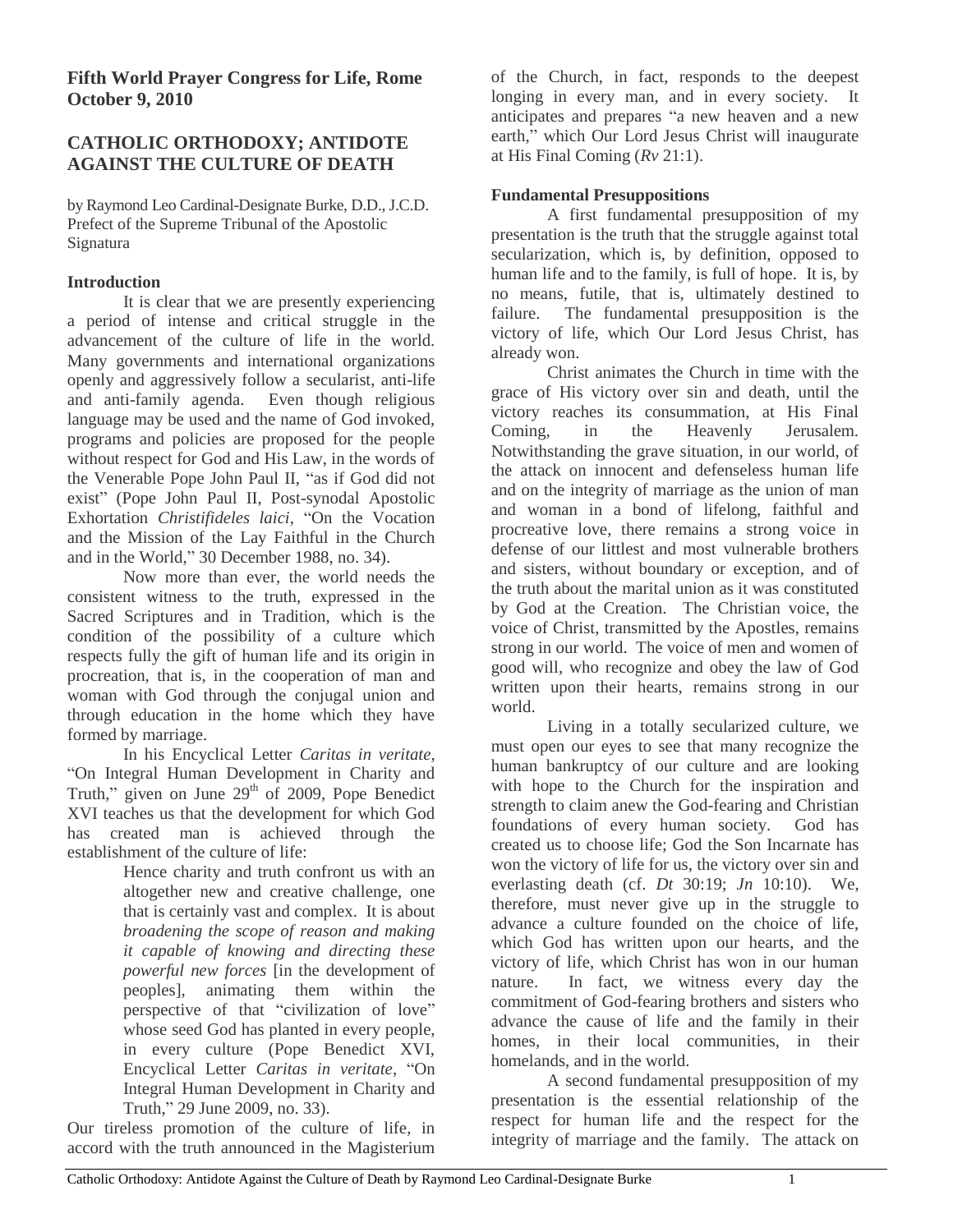the innocent and defenseless life of the unborn has its origin in an erroneous view of human sexuality, which attempts to eliminate, by mechanical or chemical means, the essentially procreative nature of the conjugal act. The error maintains that the artificially altered conjugal act retains its integrity. The claim is that the act remains unitive or loving, even though the procreative nature of the act has been radically violated. In fact, it is not unitive, for one or both of the partners withholds an essential part of the gift of self, which is the essence of the conjugal union. The so-called "contraceptive mentality" is essentially anti-life. Many forms of socalled contraception are, in fact, abortifacient, that is, they destroy, at its beginning, a life which has already been conceived.

The manipulation of the conjugal act, as the Servant of God Pope Paul VI prophetically observed, has led to many forms of violence to marriage and family life (cf. Pope Paul VI, Encyclical Letter *Humanae vitae*, "On the Proper Regulation of the Propagation of Offspring," 25 July 1968, no. 17). Through the spread of the contraceptive mentality, especially among the young, human sexuality is no longer seen as the gift of God, which draws a man and a woman together, in a bond of lifelong and faithful love, crowned by the gift of new human life, but, rather, as a tool for personal gratification. Once sexual union is no longer seen to be, by its very nature, procreative, human sexuality is abused in ways that are profoundly harmful and indeed destructive of individuals and of society itself. One has only to think of the devastation which is daily wrought in our world by the multi-million dollar industry of pornography. Essential to the advancement of the culture of life is the proclamation of the truth about the conjugal union, in its fullness, and the correction of the contraceptive thinking which fears life, which fears procreation.

It is instructive to note that Pope Benedict XVI, in his Encyclical Letter on the Church's social doctrine, makes special reference to Pope Paul VI's Encyclical Letter *Humanae vitae*, underscoring its importance "for delineating the *fully human meaning of the development that the Church proposes*" (*Caritas in veritate*, no. 15). Pope Benedict XVI makes clear that the teaching in *Humanae vitae* was not simply a matter of "individual morality," declaring:

> *Humanae vitae* indicates the *strong links between life ethics and social ethics*, ushering in a new area of magisterial teaching that has gradually been articulated in a series of documents, most recently John

Paul II's Encyclical *Evangelium vitae* (*Caritas in veritate*, no. 15).

His Holiness reminds us of the essential part which a right understanding of our sexuality has in true human development.

In treating the whole question of procreation, he underscores the critical nature of the right understanding of human sexuality, marriage and the family. He declares:

The Church, in her concern for man's authentic development, urges him to have full respect for human values in the exercise of his sexuality. It cannot be reduced merely to pleasure or entertainment, nor can sex education be reduced to technical instruction aimed solely at protecting the interested parties from possible disease or the "risk" of procreation. This would be to impoverish and disregard the deeper meaning of sexuality, a meaning which needs to be acknowledged and responsibly appropriated not only by individuals but also by the community (*Caritas in veritate*, no. 44).

The respect for the integrity of the conjugal act is essential to the advancement of the culture of life. In the words of Pope Benedict XVI, it is necessary "once more to hold up to future generations the beauty of marriage and the family, and the fact that these institutions correspond to the deepest needs and dignity of the person" (*Caritas in veritate*, no. 44). Correspondingly, he notes that "States are called to *enact policies promoting the centrality and integrity of the family* founded on marriage between a man and a woman, the primary vital cell of society, and to assume responsibility for its economic and fiscal needs, while respecting its essentially relational character" (*Caritas in veritate*, no. 44).

### **The Magisterium and the Promotion of the Culture of Life**

The relationship of the Magisterium to our eternal salvation lies at the very foundation of our life in Christ. In a world which prizes, above all else, individualism and self-determination, the Christian is easily tempted to view the Magisterium in relationship to his individualism and self-pursuit. In other words, he is tempted to relativize the authority of the Magisterium. The phenomenon today is popularly known as "cafeteria Catholicism."

The service of the Bishop, as true shepherd of the flock, is essential, indeed irreplaceable. The Venerable Pope John Paul II, in his Post-synodal Apostolic Exhortation *Pastores gregis*, "On the Bishop, Servant of the Gospel of Jesus Christ for the Hope of the World," promulgated on October 16,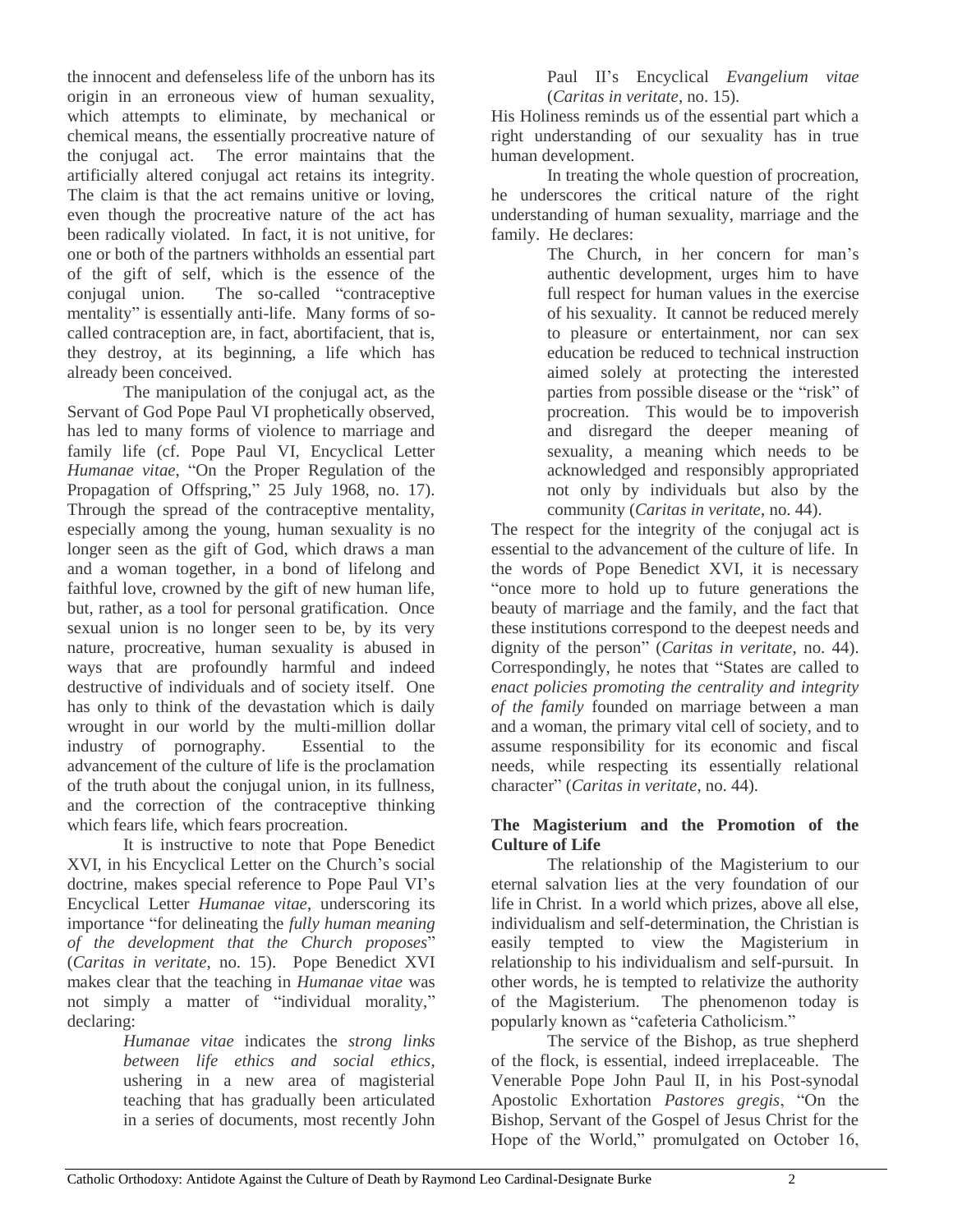2003, the twenty-fifth anniversary of his election to the See of Saint Peter, recalled the Rite of Ordination of a Bishop and, specifically, the imposition of the Book of the Gospels "on the head of the Bishopelect," during the Prayer of Consecration, which contains the form of the Sacrament, observing:

> This gesture indicates, on the one hand, that the Word embraces and watches over the Bishop's ministry and, on the other, that the Bishop's life is to be completely submitted to the Word of God in his daily commitment of preaching the Gospel in all patience and sound doctrine (cf. *2 Tim.* 4) (Pope John Paul II, Post-synodal Apostolic Exhortation, *Pastores gregis,* "On the Bishop, Servant of the Gospel of Jesus Christ for the Hope of the World," 16 October 2003, n. 28).

A bit earlier in the Post-synodal Apostolic Exhortation, he stressed that "the proclamation of Christ always takes first place and that the Bishop is the first preacher of the Gospel by his words and by the witness of his life." He then reminded Bishops to "be aware of the challenges of the present hour and have the courage to face them" (n. 26).

The entire content of our faith, what Saint Paul in his *First and Second Letters to Timothy* calls the deposit of faith, is found in Sacred Scripture and Tradition (*1 Tm* 6:20; and *2 Tm* 1:12-14). The faith, in its integrity, has been entrusted to the Church by Christ through the ministry of the Apostles. The deposit of faith is the teaching of the Apostles and the living of that teaching in the life of prayer and the sacramental life, and the witness of the teaching in the moral life. The foundation is the sound doctrine which finds its highest expression in the Sacraments, above all the Holy Eucharist, and which is witnessed in the holiness of life of the believer (cf. *Catechism of the Catholic Church*, n. 84).

The responsibility for the deposit of the faith and its transmission in every age belongs "to the living teaching office of the Church alone" (Second Vatican Ecumenical Council, Dogmatic Constitution *Dei Verbum*, "On Divine Revelation," 18 November 1965, n. 10). The "living teaching office" or Magisterium of the Church, exercised by the Roman Pontiff and the Bishops in communion with him, has its authority from our Lord Jesus Christ. Christ has conferred upon the Apostles, with Peter as their Head, and their successors, the Bishops, with the Successor of Peter, as their head, the authority to teach authentically (cf. *Catechism of the Catholic Church*, n. 85).

The Roman Pontiff and the Bishops are servants of Christ and of His holy Word. The Magisterium "teaches only what has been handed on to it. At the command and with the help of the Holy Spirit, it listens to this devotedly, guards it with dedication, and expounds it faithfully" (*Dei Verbum*, n. 10). The Roman Pontiff and the Bishops in communion with him teach only what is contained in the deposit of faith as divinely revealed truth (cf. *Catechism of the Catholic Church*, n. 86).

The Magisterium, in obedience to Christ and by the power of the particular grace of the Holy Spirit, interprets the Word of God, contained in the Sacred Scriptures and Tradition, in matters of both faith and morals. The Roman Pontiff and the Bishops in communion with him define the dogmas of the faith, that is, the truths contained in the deposit of faith and "truths having a necessary connection with these" (*Catechism of the Catholic Church*, n. 88).

With regard to morals, the Magisterium presents faithfully the Decalogue and the requirements of the life of the virtues. The teaching office would fail in its God-given mission, if it did not apply the living Tradition to the circumstances of daily life in Christ. The Venerable Pope John Paul II exhorted Bishops to exercise the Magisterium regarding the moral life with these words:

The rules that the Church sets forth reflect the divine Commandments, which find their crown and synthesis in the Gospel command of love. The end to which every divine rule tends is the greater good of human beings. … Nor must we forget that the Ten Commandments have a firm foundation in human nature itself, and thus the goods which they defend have universal validity. This is particularly true of goods such as human life, which must be defended from conception until its end in natural death; the freedom of individuals and of nations, social justice and the structures needed to achieve it. (*Pastores gregis*, n. 29).

In a culture beset by what our Holy Father, in his homily on the morning of the beginning of the conclave in which he was elected Successor of Saint Peter, called the "dictatorship of relativism," the Bishop, as Chief Teacher of the faith and morals in the Diocese, carries an especially heavy and constant burden in providing the sound teaching which safeguards and promotes the good of all the faithful, especially those who cannot take care of or defend themselves ("dittatura del relativiso": "Initium Conclavis," *Acta Apostolicae Sedis*, 97 [2005], p. 687).

Catechesis is a most fundamental responsibility which the Bishop exercises on behalf of the good of the faithful entrusted to his care,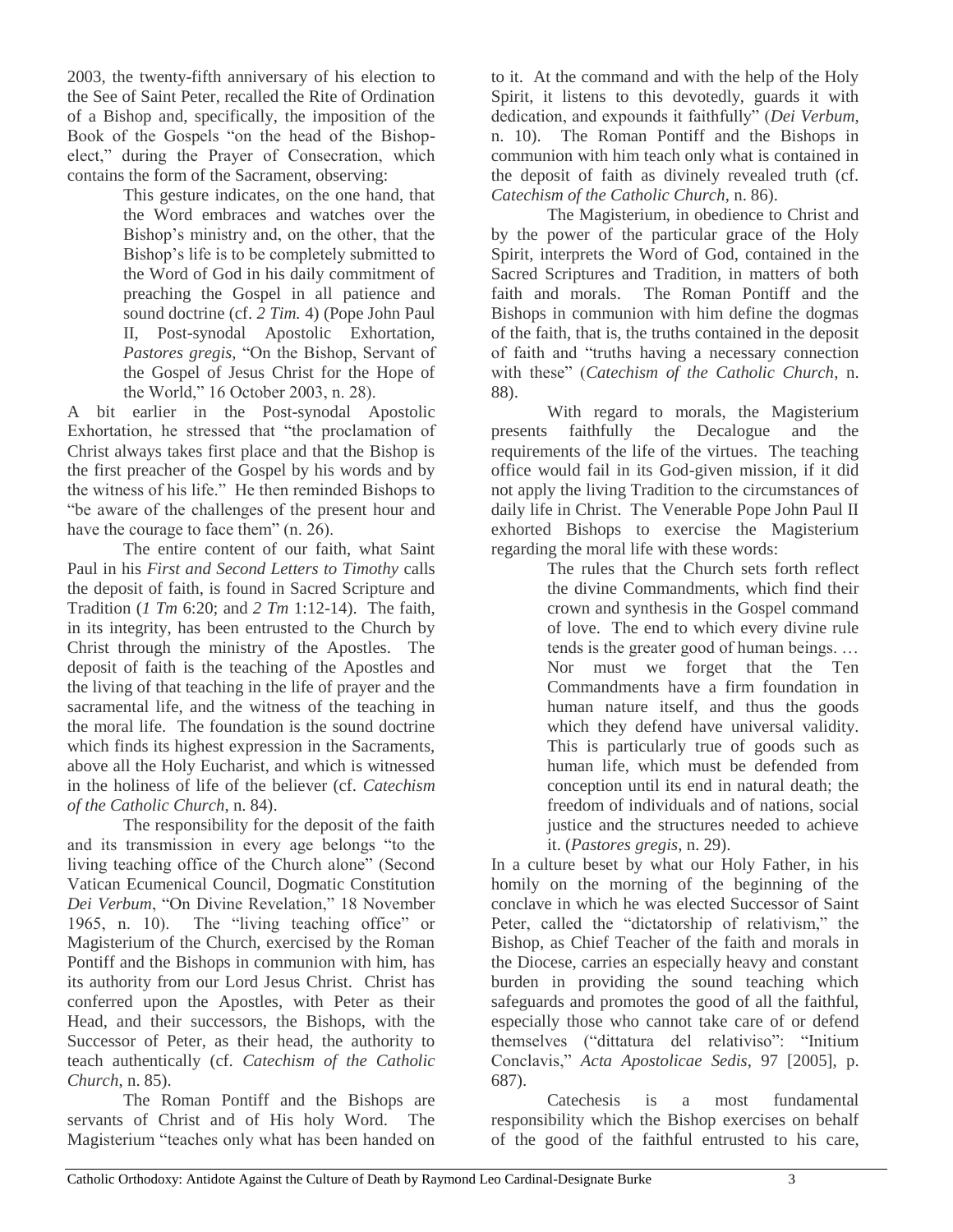ultimately, of their eternal salvation. Pope John Paul II reminded Bishops that they fulfill their responsibility by the first proclamation of the faith, or *kerygma*, "which is always needed for bringing about the obedience of faith, but is all the more urgent today, in times marked by indifference and by religious ignorance on the part of many Christians" (*Pastores gregis*, n. 29). United to the *kerygma* is the catechesis of those who have embraced the faith and strive to be obedient to the faith. Pope John Paul II declared: "It is therefore the duty of every Bishop to give real priority in his particular Church to active and effective catechesis. He must demonstrate his personal concern through direct interventions aimed at promoting and preserving an authentic passion for catechesis" (*Pastores gregis,* n. 29).

As Pope John Paul II reminded the Bishops, in the just-quoted exhortation, the Magisterium includes also the precepts of the natural law written by God upon the human heart, the requirements of conduct inherent in man's very nature and in the order of the world, God's creation. Obedience to the demands of the natural law is necessary for salvation, and, therefore, the teaching of the natural law is within the authority of the Magisterium and part of its solemn responsibility. "In recalling the prescriptions of the natural law, the Magisterium of the Church exercises an essential part of its prophetic office of proclaiming to men who they truly are and reminding them of what they should be before God" (*Catechism of the Catholic Church*, n. 2036). When Bishops and faithful obediently submit themselves in mind and heart to the promptings of the Holy Spirit, the perennial truth of the faith shines forth in the whole Church for the building up of the Body of Christ and the transformation of the world.

The response of both Bishop and the faithful to the exercise of the teaching authority of Christ is obedience, for they recognize in the truths proclaimed, regarding faith and morals, the infallible guide to their salvation in Christ Who said to His Apostles: "He who hears you, hears Me" (*Lk* 10:16). The words of our Lord are unmistakable in their meaning for us.

Obedience to the Magisterium is a virtue and is attained through the practice of such obedience. When the shepherds of the flock are obedient to the Magisterium, entrusted to their exercise, then the members of the flock grow in obedience and proceed, with Christ, along the way of salvation. If the shepherd is not obedient, the flock easily gives way to confusion and error. The shepherd must be especially attentive to the assaults of Satan who knows that, if he can strike the shepherd, the work of scattering the flock will be made easy (cf. *Zec* 13:7).

In his Encyclical Letter *Fides et ratio*, "On the Relationship between Faith and Reason," the Venerable Pope John Paul II reminded us that the Magisterium is bound strictly to Sacred Tradition and Sacred Scripture, while, at the same time, Sacred Tradition and Sacred Scripture are handed on from one generation to the next through the obedience to the Magisterium. Pope John Paul II declared:

> The "supreme rule of her faith" derives from the unity which the Spirit has created between Sacred Tradition, Sacred Scripture and the Magisterium of the Church in a reciprocity which means that none of the three can survive without the others (*Fides et ratio*, n. 55).

The faith is living. The faith is received through the action of the Holy Spirit dwelling within the soul, and it is expressed by the purifying and strengthening action of the Holy Spirit Who inspires man to put the faith into practice.

The disposition of mind and heart to believe all that God has revealed to us and to do all that He asks of us is the obedience of faith. The obedience of faith is the fitting response to the revelation of God, which has its fullness in Our Lord Jesus Christ (cf. *Heb* 11:8). Obedience to the Magisterium, the guardian and teacher of the faith, is the fundamental disposition of the baptized and confirmed Catholic (cf. *Catechism of the Catholic Church*, nn. 142-143).

The Blessed Virgin Mary lived perfectly the obedience of faith. At the Visitation, Elizabeth, her cousin, described Mary's identity as Mother of the Redeemer with the words: "Blessed is she who believed that the Lord's words to her would be fulfilled" (*Lk* 1:45). Mary's response to the announcement of the Archangel Gabriel expressed perfectly the disposition of total obedience, which marked her soul: "I am the handmaid of the Lord; let it be done to me according to your word" (*Lk* 1:37- 38). Mary's response is the model of our daily response to God's will in our lives, which the Church's Magisterium teaches to us. The last words of our Blessed Mother, recorded in the Gospel, are the summary of her maternal instruction to us. When the wine stewards at the Wedding Feast of Cana approached her, seeking her help, she directed them to the Son of God, her Son, with the counsel: "Do whatever He tells you" (*Jn* 2:5). Obeying her maternal counsel, the wine stewards witnessed the first miracle during the public ministry of Jesus.

Faith is, first of all, "personal adherence of man to God" (*Catechism of the Catholic Church*, n. 150). When we believe all that God has revealed to us, we place all our trust in Him, in His Providence. Such trust can be placed in God alone. Faith in God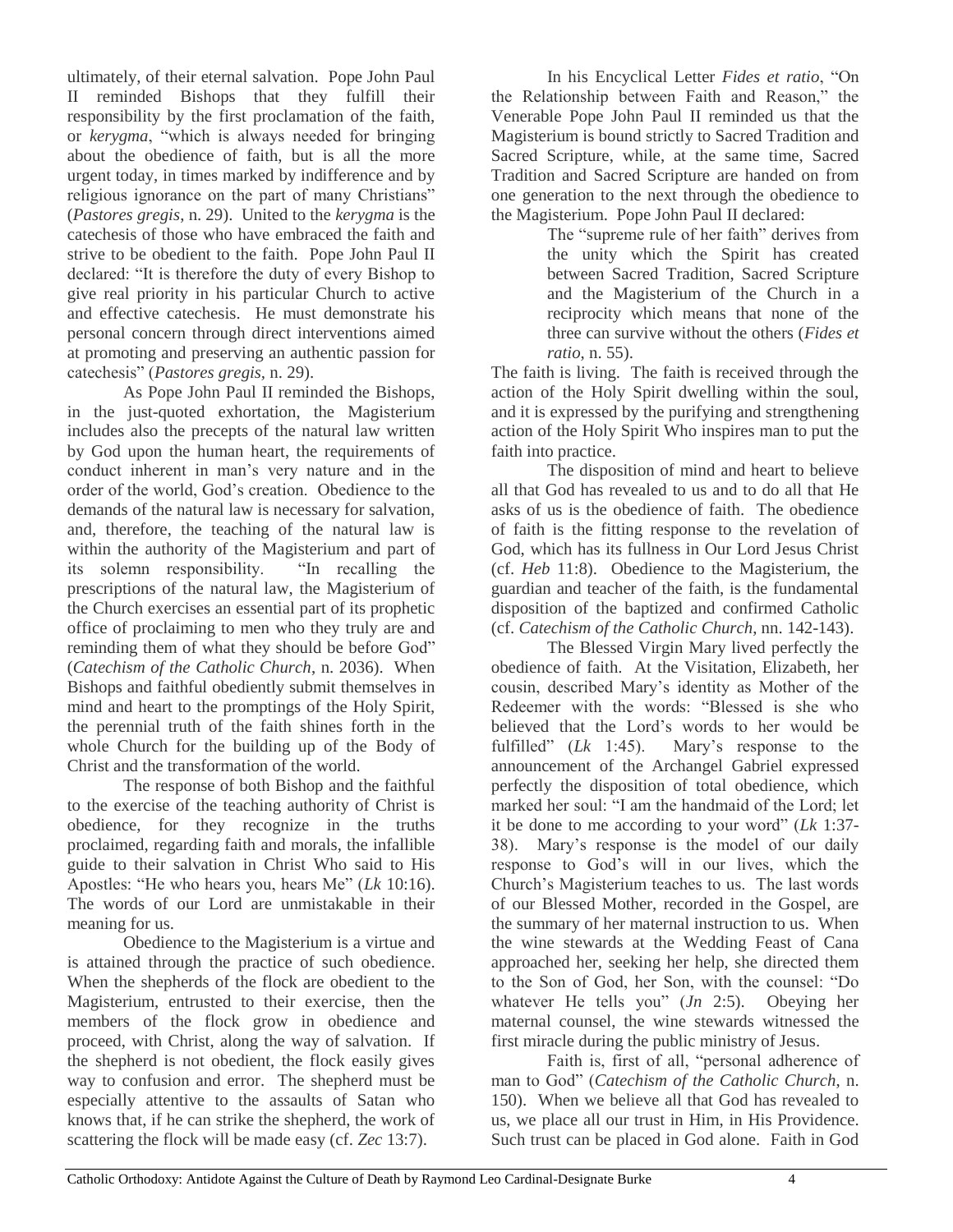the Father and total trust in His promises is clearly faith in Jesus Christ, His only-begotten Son, and in the Holy Spirit Who dwells with us always in the Church (cf. *Catechism of the Catholic Church*, nn. 151-152). Our Lord Jesus Christ makes us one with Him in doing all that the Father asks of us by pouring forth into our souls the sevenfold gift of the Holy Spirit: the grace of the Holy Spirit makes it possible for us to know God's will and to do it with courage. The sevenfold gift of the Holy Spirit produces in our souls a sevenfold disposition which may be described as the obedience of faith.

The moral life flows from our faith in God. It is the "obedience of faith" in action. The first tablet of the Ten Commandments governs our right relationship with God, which makes possible our right relationship with others and the world, governed by the second tablet. When we fail morally, we also fail in faith (cf. *Catechism of the Catholic Church*, nn. 2087-2088). I often recall the words of a sage professor of Canon Law, who taught me the Church's discipline regarding clerics. More than once, he told the class: "Where there are problems of chastity, there are problems of obedience." Our rebellion against the moral truth is a rebellion against God and all that He teaches us.

#### **Challenges to the Obedience to the Magisterium**

Obedience to the Magisterium is difficult for man in every age. The practice of the "obedience of faith" is difficult to master. The difficulty comes both from within us and from outside of us. We suffer the effects of the sin of our First Parents, which fundamentally was a sin of prideful disobedience, of rebellion against God's will. The grace of the Holy Spirit, poured forth into our soul through Baptism, strengthened and increased in our soul through Confirmation, and nourished within our soul through the Holy Eucharist, alone helps us to overcome our inherited tendency to rebellion and disobedience.

From outside of us, Satan never rests in proposing to us the same temptation which he proposed to our First Parents, the temptation to act as if God did not exist, to act as if we are gods. The world around us, the culture in which we live, to the degree that it is has succumbed to Satan's deceptions, is a source of strong temptation for us. Our culture, in fact, has been described as "godless" both by the Venerable Pope John Paul II and by Pope Benedict XVI. Our culture teaches us to act as if God did not exist. At the same time, it teaches a radical individualism and self-interest which lead us away from the love of God and from the love of one another.

Often the lack of obedience to the Magisterium is not total but selective. Our culture teaches us to believe what is convenient and to reject what is difficult for us or challenges us. Thus, we can easily fall into "cafeteria Catholicism," a practice of the faith, which picks and chooses what part of the deposit of faith to believe and practice. A most tragic example of the lack of obedience of faith, also on the part of certain Bishops, was the response of many to the Encyclical Letter *Humanae vitae* of Pope Paul VI, published on July 25, 1968. The confusion which resulted has led many Catholics into habits of sin in what pertains to the procreation and education of human life.

The lack of integrity in obeying the Magisterium is also seen in the hypocrisy of Catholics who claim to be practicing their faith but who refuse to apply the truth of the faith in their exercise of politics, medicine, business and the other human endeavors. These Catholics claim to hold "personally" to the truth of the faith, for example, regarding the inviolability of innocent and defenseless human life, while, in the political arena or in the practice of medicine, they cooperate in the attack on our unborn brothers and sisters, or on our brothers and sisters who have grown weak under the burden of years, of illness, or of special needs. Their disobedience pertains not to some truth particular to the life of the Church, that is, not to some confessional matter, but to the truth of the divine natural law written on every human heart and, therefore, to be obeyed by all men.

The obedience of faith obliges us in all situations of life, also in situations in which it is most difficult to do what God asks of us. Ultimately, the obedience of faith could require martyrdom. In his Encyclical Letter *Veritatis splendor*, "Regarding Certain Fundamental Questions of the Church's Moral Teaching" of August 6, 1993, the Venerable Pope John Paul II taught us that there can be no compromise in the obedience to the moral teaching of the Magisterium:

"Even in the most difficult situations man must respect the norm of morality so that he can be obedient to God's holy commandments and consistent with his own dignity as a person. Certainly, maintaining a harmony between freedom and truth occasionally demands uncommon sacrifices, and must be won at a high price: it can even involve martyrdom" (n. 102a).

#### **The Magisterium and Public Life**

Regarding the Magisterium and public life, there has developed in many places the false notion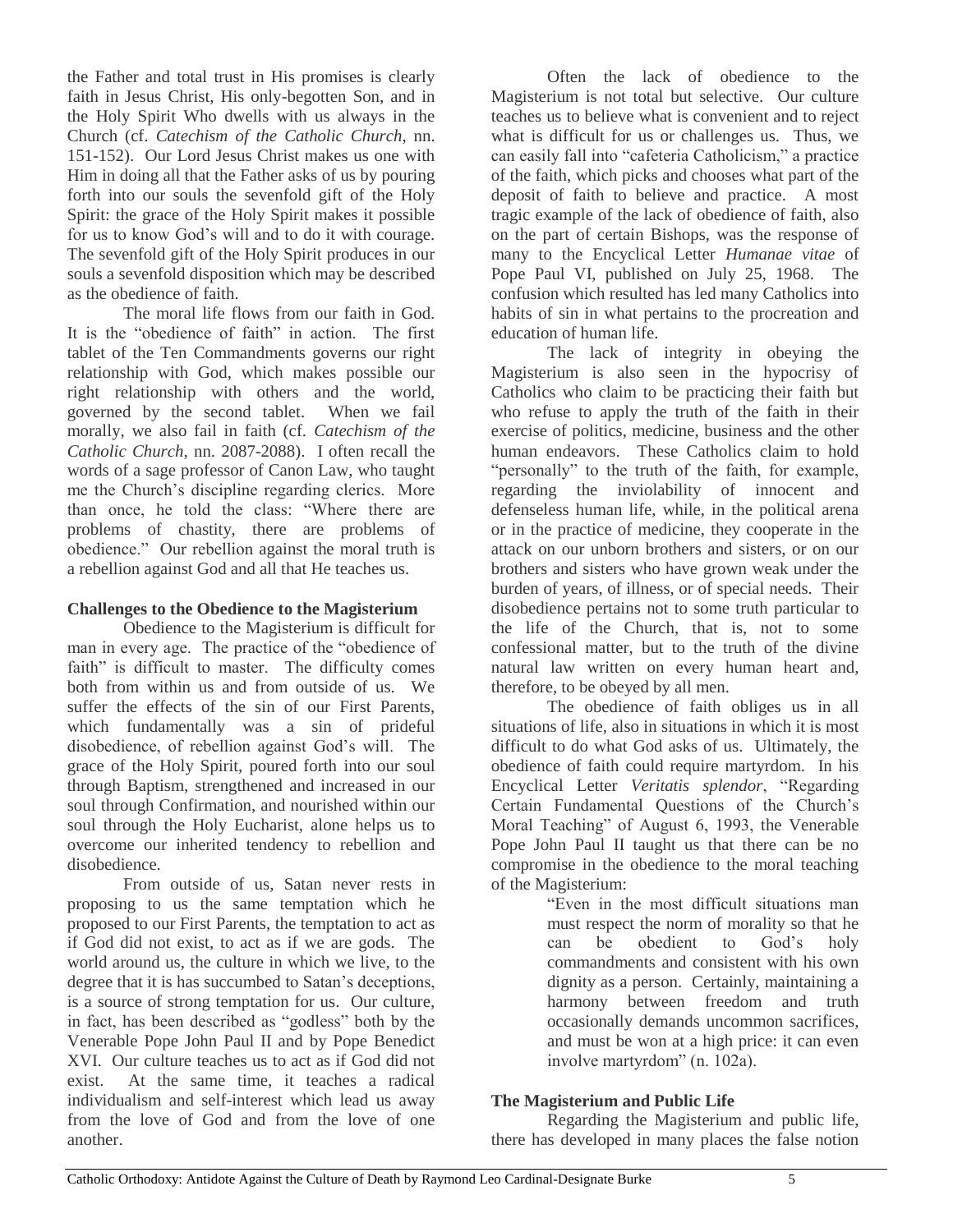that the Christian or any person of faith, in order to be a true citizen of his nation, must bracket his faith life from his public life. According to such a notion, one ends up with Christians, for example, who claim personally to be faithful members of the Church and, therefore, to hold to the demands of the natural moral law, while they sustain and support the right to violate the moral law in its most fundamental tenets. We find self-professed Catholics, for example, who sustain and support the right of a woman to procure the death of the infant in her womb, or the right of two persons of the same sex to the recognition which the State gives to a man and a woman who have entered into marriage. It is not possible to be a practicing Catholic and to conduct oneself publicly in this manner.

While the Church does not propose the imposition of purely confessional practices on the general population, it must foster the teaching and upholding of the moral law, common to all men, which is at the heart of every true religion. What kind of government would require that its citizens and political leaders act without reference to the fundamental requirements of the moral law?

While true religion teaches the natural moral law, the observance of the moral law is not a confessional practice. It is rather a response to what is inscribed in the depths of every human heart. Religious faith plainly articulates the natural moral law, enabling men of faith to recognize more readily what their own human nature and the nature of things demand of them, and to conform their lives to the truth which they recognize. For that reason, governments, in the past, have acknowledged the importance of religious faith for the life of the nation. The laws of many nations, in fact, aimed to protect the teaching and practice of religious faith for the sake of the common good.

In his Encyclical Letter *Caritas in veritate*, Pope Benedict XVI reminds us:

The Christian religion and other religions can offer their contribution to development *only if God has a place in the public realm*, specifically in regard to its cultural, social, economic, and particularly its political dimensions. The Church's social doctrine came into being in order to claim "citizenship status" for the Christian religion. Denying the right to profess one's religion in public and the right to bring the truths of faith to bear upon public life has negative consequences for true development.... *Reason always stands in need of being purified by faith*: this also holds true for political reason, which must not consider

itself omnipotent. For its part, *religion always needs to be purified by reason* in order to show its authentically human face. Any breach in this dialogue comes only at an enormous price to human development (*Caritas in veritate*, no. 56).

In the present situation of our world, the Christian faith has a critical responsibility to articulate clearly the natural moral law and its demands.

Under the constant influence of a rationalist and secularist philosophy which makes man, instead of God, the ultimate measure of what is right and good, many have become confused about the most basic truths, for example, the inviolable dignity of innocent human life, from the moment of conception to the moment of natural death, and the integrity of marriage between one man and one woman as the first and irreplaceable cell of the life of society. If Christians fail to articulate and uphold the natural moral law, then they fail in the fundamental duty of patriotism, of loving their country by serving the common good.

Pope Benedict XVI reminds us that the universal natural moral law Aprovides a sound basis for all cultural, religious and political dialogue, and it ensures that the multi-faceted pluralism of cultural diversity does not detach itself from the common quest for truth, goodness and God" (*Caritas in veritate*, no. 59). Referring to the fundamental moral defect of our culture, that is, "a conscience that can no longer distinguish what is human," Pope Benedict XVI declares: "God reveals man to himself; reason and faith work hand in hand to demonstrate to us what is good, provided we want to see it; the natural law, in which creative Reason shines forth, reveals our greatness, but also our wretchedness insofar as we fail to recognize the call to moral truth" (*Caritas in veritate*, no. 75).

## **The Scandal of Disobedience to the Magisterium**

Recognizing the responsibility of Christians and of all men of good will to enunciate and uphold the natural moral law, we also recognize the scandal which is given when Christians fail to uphold the moral law in public life. When those who profess to be Christian, at the same time, favor and promote policies and laws which permit the destruction of innocent and defenseless human life, and which violate the integrity of marriage and the family, then citizens, in general, are confused and led into error about the basic tenets of the moral law. In our time, there is a great hesitation to speak about scandal, as if, in some way, it is only a phenomenon among persons of small or unenlightened mind, and,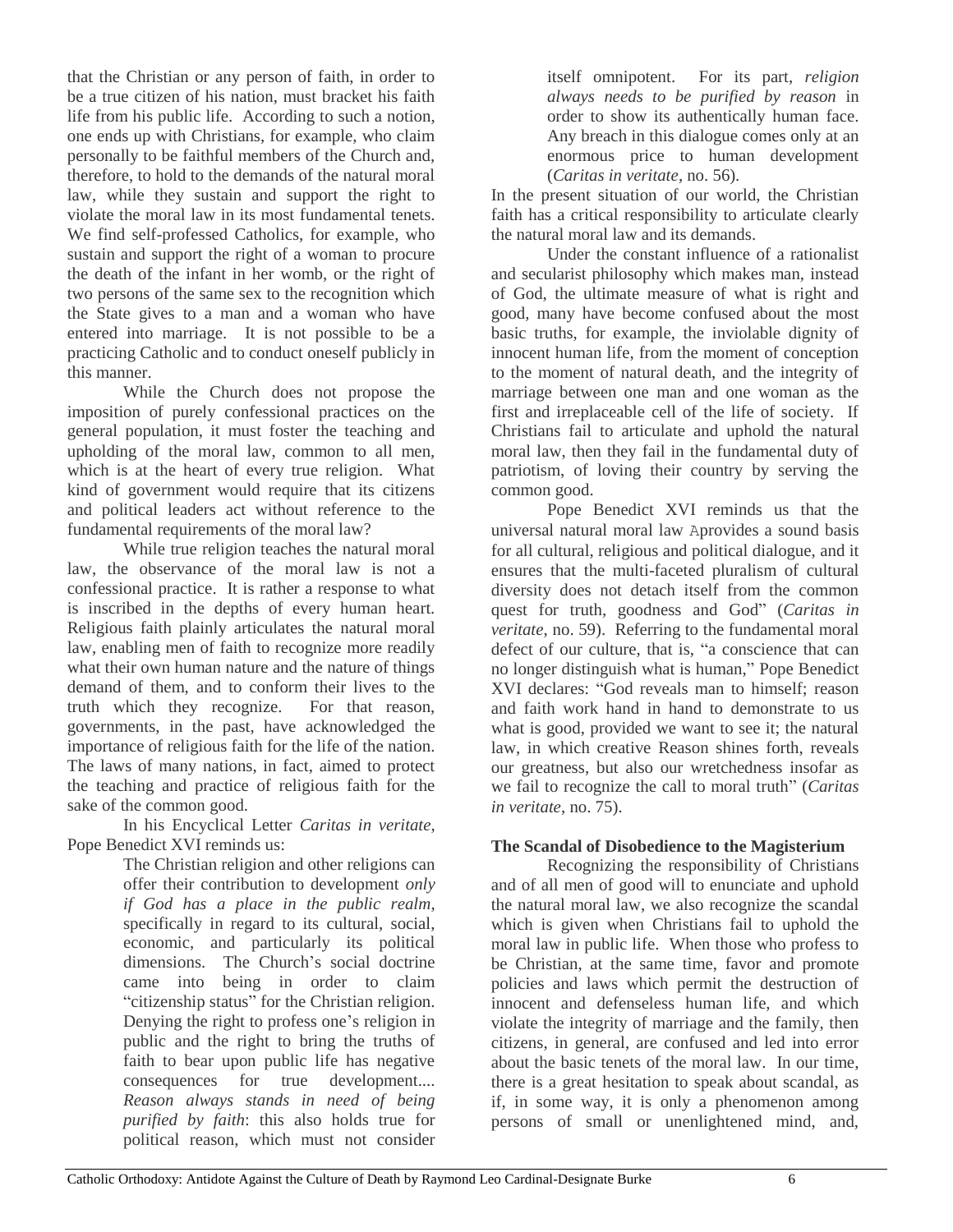therefore, a tool of such persons to condemn others rashly and wrongly.

Certainly, there is such a thing as pharisaical scandal, that is, a malicious interpretation of the morally good or, at least, morally indifferent actions of another. The term comes from the supposed scandal which Our Lord Jesus caused to the Pharisees by, for instance, healing the man born blind on the Sabbath (cf. *Jn* 9:13-34).

But there is also true scandal, that is, the leading of others, by our words, actions and failures to act, into confusion and error, and, therefore, into sin. Our Lord was unequivocal in his condemnation of those who would confuse or lead others into sin by their actions and their failures to act. In teaching His disciples about temptations, He declared:

Temptations to sin are sure to come; but woe to him by whom they come! It would be better for him if a millstone were hung round his neck and he were cast into the sea, than that he should cause one of these little ones to sin (*Lk* 17:1-2).

It is clear that Our Lord taught as a primary responsibility, with the gravest of consequences, the avoidance of scandal, namely, of any act or failure to act which could lead another into sin. Our Lord's words are nothing less than vehement.

To ignore the fact that Catholics in public life, for example, who persistently violate the moral law regarding the inviolability of innocent human life or the integrity of the marital union, lead many into confusion or even error regarding the most fundamental teachings of the moral law, in fact, contributes to the confusion and error, redounding to the gravest harm to our brothers and sisters, and, therefore, to the whole nation. The perennial discipline of the Church, for that reason among other reasons, has prohibited the giving of Holy Communion and the granting of a Church funeral to those who persist, after admonition, in the grave violation of the moral law (*Code of Canon Law*, cann. 915; and 1184, § 1, 31).

It is said that these disciplines which the Church has consistently observed down the centuries presume to pass a judgment on the eternal salvation of a soul, which judgment belongs to God alone, and, therefore, they should be abandoned. On the contrary, these disciplines are not a judgment on the eternal salvation of the soul in question. They are simply the acknowledgment of an objective truth, namely, that the public actions of the soul are in grave violation of the moral law, to his own grave harm and to the grave harm of all who are confused or led into error by his actions. The Church confides every soul to the mercy of God, which is great

beyond all our imagining, but that does not excuse her from proclaiming the truth of the moral law, also by applying her age-old disciplines, for the sake of the salvation of all.

When a person has publicly espoused and cooperated in gravely sinful acts, leading many into confusion and error about fundamental questions of respect for human life and the integrity of marriage and the family, his repentance of such actions must also be public. The person in question bears a heavy responsibility for the grave scandal which he has caused. The responsibility is especially heavy for political leaders. The repair of such scandal begins with the public acknowledgment of his own error and the public declaration of his adherence to the moral law. The soul which recognizes the gravity of what he has done will, in fact, understand immediately the need to make public reparation.

If there has always been the danger of giving scandal to others by public and seriously sinful actions or failures to act, that danger is heightened in our own time. Because of the confusion about the moral law, which is found in public discourse, in general, and is even embodied in laws and judicial pronouncements, the Christian is held to an even higher standard of clarity in enunciating and upholding the moral law.

It is particularly insidious that our society which is so profoundly confused about the most basic goods also believes that scandal is a thing of the past. One sees the hand of the Father of Lies at work in the disregard for the situation of scandal or in the ridicule and even censure of those who experience scandal. Teaching about the relationship of human ecology to environmental ecology, Pope Benedict XVI underscores a contradiction in "*the overall moral tenor of society*," which leads us and especially our youth into serious confusion and error:

If there is a lack of respect for the right to life and to a natural death, if human conception, gestation and birth are made artificial, if human embryos are sacrificed to research, the conscience of society ends up losing the concept of human ecology and, along with it, that of environmental ecology. It is contradictory to insist that future generations respect the natural environment when our educational systems and laws do not help them to respect themselves. The book of nature is one and indivisible: it takes in not only the environment but also life, sexuality, marriage, the family, social relations: in a word, integral human development. Our duties towards the environment are linked to our duties towards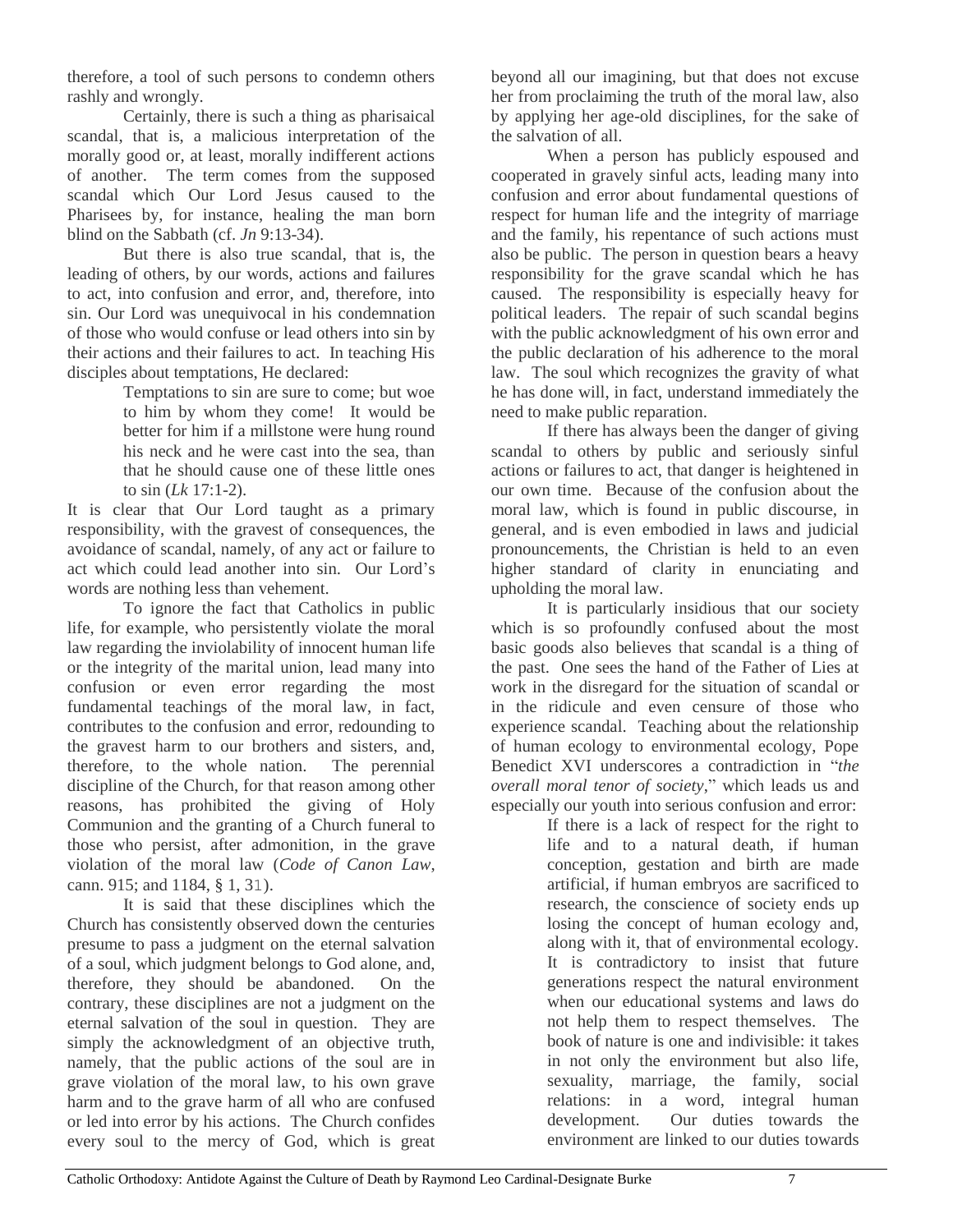the human person, considered in himself and in relation to others. It would be wrong to uphold one set of duties while trampling on the other (*Caritas in veritate*, no. 51).

One of the ironies of the present situation is that the person who experiences scandal at the gravely sinful public actions of a fellow Catholic is accused of a lack of charity and of causing division within the unity of the Church. In a society whose thinking is governed by the "dictatorship of relativism" and in which political correctness and human respect are the ultimate criteria of what is to be done and what is to be avoided, the notion of leading someone into moral error makes little sense. What causes wonderment in such a society is the fact that someone fails to observe political correctness and, thereby, seems to be disruptive of the so-called peace of society.

Lying or failing to tell the truth, however, is never a sign of charity. A unity which is not founded on the truth of the moral law is not the unity of the Church. The Church's unity is founded on speaking the truth with love. The person who experiences scandal at public actions of Catholics, which are gravely contrary to the moral law, not only does not destroy unity but invites the Church to repair what is clearly a serious breach in Her life. Were he not to experience scandal at the public support of attacks on human life and the family, his conscience would be uninformed or dulled about the most sacred realities.

### **The Common Good and the Promotion of the Culture of Life**

Finally, in advancing the culture of life, we must be clear about the objective meaning of the common good. The Second Vatican Ecumenical Council described the common good as "the sum total of social conditions which allow people, either as groups or individuals, to reach their fulfillment more fully and more easily" (Second Vatican Ecumenical Council, Pastoral Constitution *Gaudium et spes*, "On the Church in the Modern World," 7 December 1965, no. 26). The fulfillment of individuals and societies is not some subjective determination by those, for example, who are in power. It is the fulfillment which is written in the very nature of man, in nature itself. It is the fulfillment for which God has created us and our world, not the fulfillment which, at any given time, we may find attractive or useful. It is interesting to note that the English word, fulfillment, translates the Latin word, *perfectio*, that is, the perfection of the individual or group, according to man's proper nature and end.

In advancing the culture of life, we must be clear about the objective nature of the common good and of the perfection which it makes possible. Not everyone who uses the term, common good, understands its true meaning. A well-known European Catholic theologian, commenting on the Commencement Address of United States President Barack Obama at Notre Dame University on May  $17<sup>th</sup>$  of 2009, declared:

> In fact, the speech to the University of Notre Dame seems strewn with references taken from the Christian tradition. There is, for example, an expression which frequently returns, "common ground," which corresponds to a fundamental concept of the social teaching of the Church, that of the *common good* (Georges Cottier, O.P., "La politica, la morale e il peccato originale," *30Giorni*, 2009, no. 5, p. 33).

The common good refers to an objective perfection which is not defined by common agreement among some of us. The common good is defined by creation itself as it has come from the hand of the Creator. Not only does the notion of common ground not correspond to the reality of the common good, it can well be antithetical to it, for instance, should there be common agreement in society to accept as good for society what is, in reality, always and everywhere evil.

In the words of Pope Benedict XVI, the common good "is the good of 'all of us', made up of individuals, families and intermediate groups who together constitute society" (*Caritas in veritate*, no. 7). The common good corresponds "to the real needs of our neighbors"; it is an act of charity which each Christian is to exercise "in a manner corresponding to his vocation and according to the degree of influence he wields in the *pólis*" (*Caritas in veritate*, no. 7). Pope Benedict XVI consoles and urges us onward in seeking the common good:

*God's love calls us to move beyond the limited and the ephemeral, it gives us the courage to continue seeking and working for the benefit of all*, even if this cannot be achieved immediately and if what we are able to achieve, alongside political authorities and those working in the field of economics, is always less than we might wish. God gives us the strength to fight and to suffer for love of the common good, because he is our All, our greatest hope (*Caritas in veritate*, no. 78).